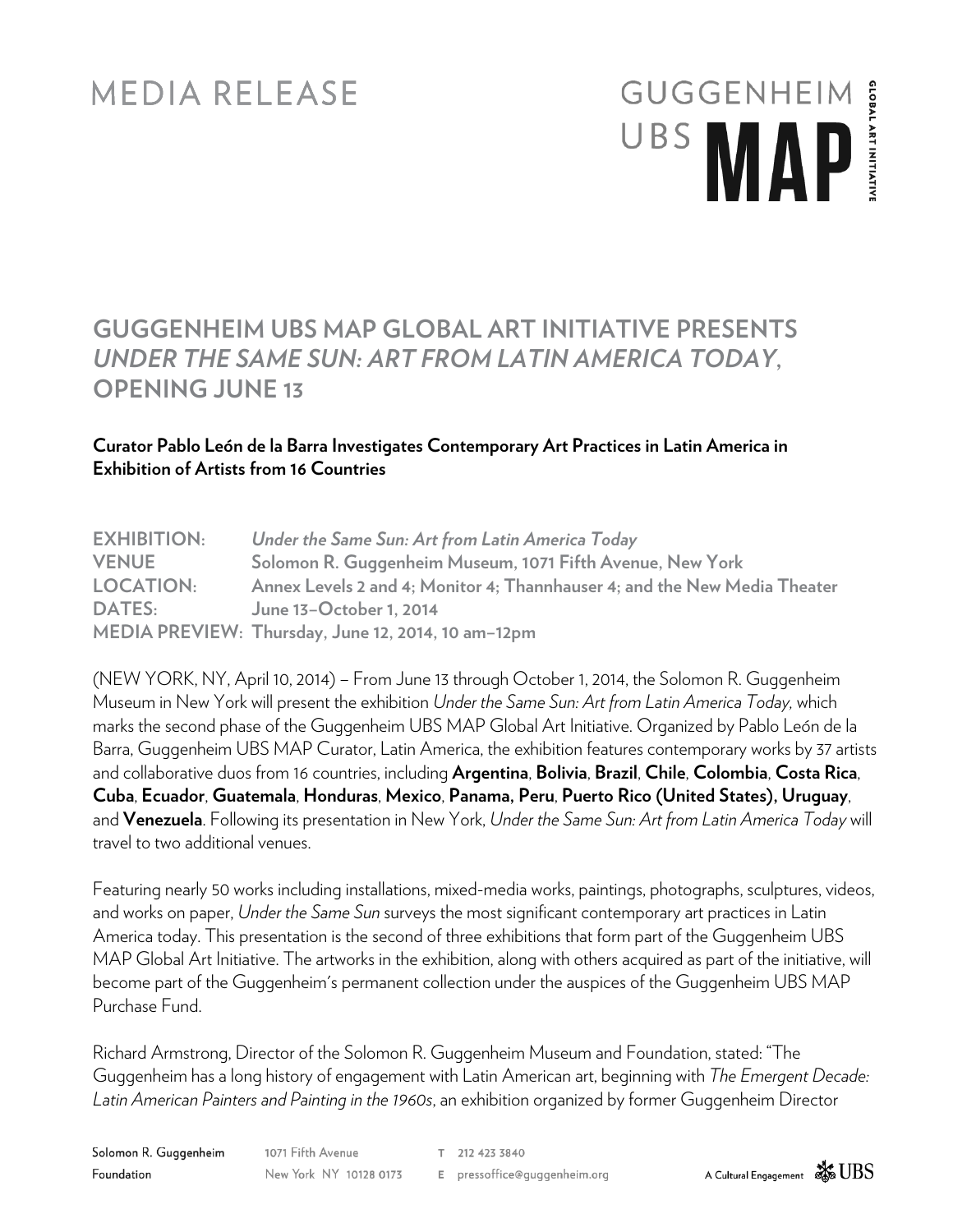Thomas Messer in 1964. With *Under the Same Sun: Art from Latin America Today,* the Guggenheim UBS MAP Global Art Initiative adds to our growing collection of contemporary Latin American art and provides the opportunity to engage visitors in meaningful dialogue about the many variations of identity and culture in the region."

"The Guggenheim UBS MAP Global Art Initiative helps provide a holistic view of some of the world's most dynamic and fast-changing regions," says CEO, UBS Wealth Management Jürg Zeltner. "With this collaboration we align a global, cultural perspective with our experience in the emerging markets."

*Under the Same Sun: Art from Latin America Today* is organized by Pablo León de la Barra, Guggenheim UBS MAP Curator, Latin America. Nancy Spector, Deputy Director and Jennifer and David Stockman Chief Curator at the Solomon R. Guggenheim Foundation, New York, and Joan Young, Director of Curatorial Affairs, Solomon R. Guggenheim Museum, provide curatorial oversight for the entire initiative.

"The Guggenheim UBS MAP Initiative gives us the opportunity to redraw cultural and artistic maps, to remove boundaries, and to create new relationships between different artistic centers," León de la Barra stated. "The term *peripheries* no longer applies; we've learned to recognize that what's happening elsewhere is as important as what's happening in what used to be the centers. The more aware we are, and the more in dialogue we are with what's happening, the more we will learn as artists, as people, and as communities, and the more we will be able to create new ways of thinking."

#### **Exhibition Overview**

The exhibition examines the diversity of today's creative responses to complex shared realities, which have been influenced by colonial and modern histories, repressive governments, economic crises, and social inequality, as well as by concurrent periods of regional economic wealth, development, and progress. Despite financial growth and increased stability in most of the continent over the past decade, it remains divided by social and ethnic differences and marked by political and economic shifts. León de la Barra's exhibition presents artistic responses to the past and present that are inscribed within these contexts, and explores the possibility of the construction of alternative futures.

The artists in the exhibition are:

- Jennifer Allora and Guillermo Calzadilla (b. 1974, Philadelphia/b. 1971, Havana; live and work in San Juan, Puerto Rico)
- Carlos Amorales (b. 1970, Mexico City; lives and works in Mexico City)
- Armando Andrade Tudela (b. 1975, Lima, Peru; lives and works in St. Etienne, France)
- Alexander Apóstol (b. 1969, Caracas; lives and works in Madrid)
- Tania Bruguera (b. 1968, Havana; lives and works in New York)
- Luis Camnitzer (b. 1937, Lübeck, Germany; lives and works in New York)
- Mariana Castillo Deball (b. 1975, Mexico City; lives and works in Berlin)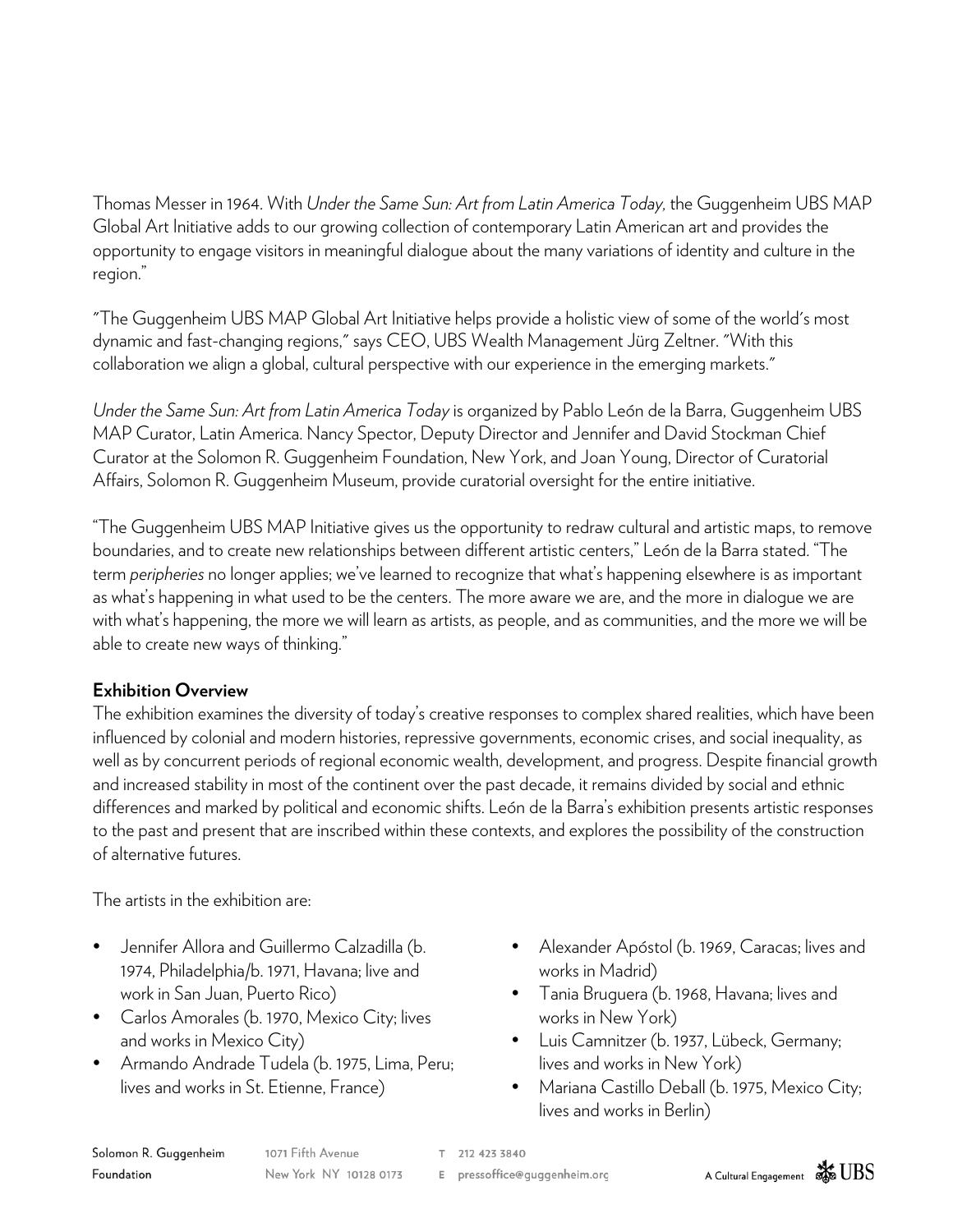- Alejandro Cesarco (b. 1975, Montevideo; lives and works in New York)
- Donna Conlon and Jonathan Harker (b. 1966, Atlanta, Georgia/b. 1975, Quito, Ecuador; live and work in Panama City)
- Adriano Costa (b. 1975, São Paulo; lives and works in São Paulo)
- Minerva Cuevas (b. 1975, Mexico City; lives and works in Mexico City)
- Jonathas de Andrade (b. 1982, Maceió, Brazil; lives and works in Recife, Brazil)
- Wilson Díaz (b. 1963, Pitalito, Colombia; lives and works in Cali, Colombia)
- Juan Downey (b. 1940, Santiago, Chile; d. 1993, New York)
- Rafael Ferrer (b. 1933, San Juan, Puerto Rico; lives and works in Long Island, New York and Vieques, Puerto Rico)
- Regina José Galindo (b. 1974, Guatemala City; lives and works in Antigua, Guatemala)
- Mario García Torres (b. 1975, Monclova, Mexico; lives and works in Mexico City)
- Dominique González-Foerster (b. 1965, Strasbourg, France; lives and works in Paris and Rio de Janeiro)
- Tamar Guimarães (b. 1967, Belo Horizonte, Brazil; lives and works in Copenhagen)
- Federico Herrero (b. 1978, San José, Costa Rica; lives and works in San José, Costa Rica)
- Alfredo Jaar (b. 1956, Santiago, Chile; lives and works in New York)
- Claudia Joskowicz (b. 1968, Santa Cruz, Bolivia; lives and works in New York and Santa Cruz, Bolivia)
- Runo Lagomarsino (b. 1977, Malmö, Sweden; lives and works in São Paulo)
- David Lamelas (b. 1946, Buenos Aires; lives and works in Los Angeles, Buenos Aires, and Paris)
- Gilda Mantilla and Raimond Chaves (b. 1967, Los Angeles/b. 1963, Bogotá; lives and works in Lima)
- Marta Minujín (b. 1943, Buenos Aires; lives and works in Buenos Aires)
- Carlos Motta (b. 1978, Bogotá; lives and works in New York)
- Iván Navarro (b. 1972, Santiago, Chile; lives and works in New York)
- Rivane Neuenschwander (b. 1967, Belo Horizonte, Brazil; lives and works in London)
- Gabriel Orozco (b. 1962, Jalapa, Mexico; lives and works in Mexico City, New York and Paris)
- Amalia Pica (b. 1978, Neuquén, Argentina; lives and works in London)
- Wilfredo Prieto (b. 1978, Sancti Spíritus, Cuba; lives and works in Barcelona)
- Paul Ramírez Jonas (b. 1965, Pomona, California; lives and works in New York)
- Beatriz Santiago Muñoz (b. 1972, San Juan, Puerto Rico; lives and works in San Juan, Puerto Rico)
- Gabriel Sierra (b. 1975, San Juan Nepomuceno, Colombia; lives and works in Bogotá)
- Javier Téllez (b. 1969, Valencia, Venezuela; lives and works in New York)
- Erika Verzutti (b. 1971, São Paulo; lives and works in São Paulo)
- Carla Zaccagnini (b. 1973, Buenos Aires, lives and works in São Paulo)

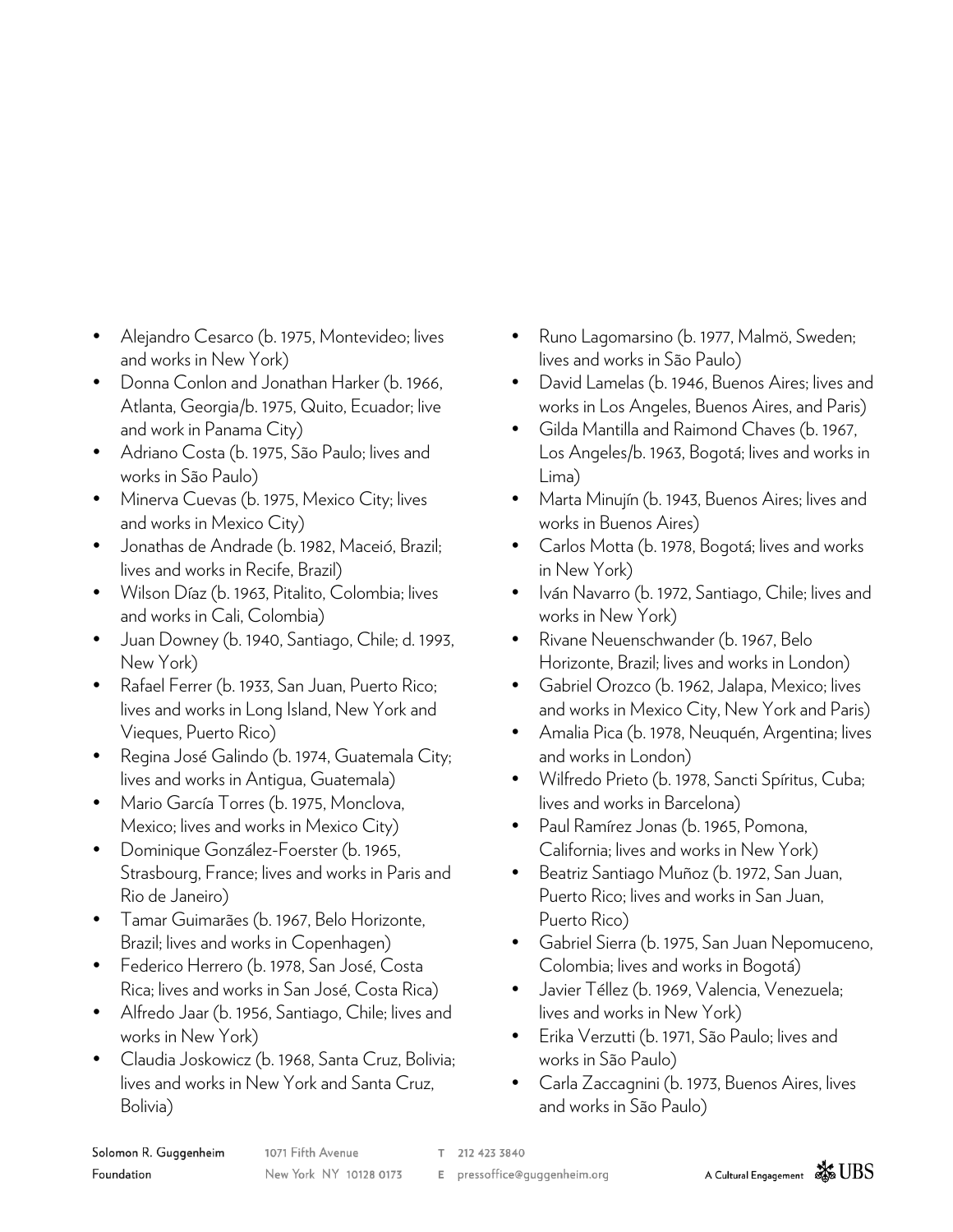## **MEDIA RELEASE**

# GUGGENHEIM **GLOBAL ART INITIATI**

The artworks in *Under the Same Sun: Art from Latin America Today* are organized according to the following themes:

- *Conceptualism and its Legacies* includes works by pioneering Latin American Conceptualists who were active in the U.S. during the 1970s and '80s, many of whom are still working today. These figures infiltrated and questioned the artistic and political mainstream, attempting to intervene in social reality and propose a narrative in marked contrast to that of the North American and European Minimalist and Conceptualist artists, whose works are often rooted in ideas of autonomy and immateriality.
- *Tropicologies* acknowledges the effects that climate, nature, and location have on cultural production, but argues that being "tropical" goes beyond weather and geography. Works in this section also re-evaluate the knowledge of native Amerindian cultures, reactivating their aesthetics and symbolisms.
- *Political Activism* addresses social and political context, and confronts the ways in which Latin American artists have steered aesthetics toward denunciation and dissent, protesting against foreign political and economic influences, dictatorial political regimes, and the violence of the drug trade.
- *Modernism and its Failures* questions the disjunction between modernity's ideals and its imperfect realities, and includes work by artists dealing with the legacy of modernism today.
- *Participation/Emancipation* examines the possibilities of participation through art. Works will invite visitors to understand art as a participatory experience, not only as an object of contemplation.

#### **Education and Public Programs**

A dynamic, customized set of audience-driven education programs, both at the exhibition venues and online, will accompany the exhibition. Public programs at the Guggenheim Museum will include artist lectures and performances, film programs, curatorial workshops, an academic symposium, and public tours in both English and Spanish. Education tools developed for the exhibition include a bilingual family and teacher's resource guide, family and school programs, teacher's workshops, and a multimedia app.

#### **Guggenheim UBS MAP Online**

The Guggenheim UBS MAP online platform encourages a cross-cultural dialogue about contemporary art and cultural practice in the initiative's three regions of focus. Guggenheim.org/MAP features videos about and featuring the artists, curators, public programs, and exhibitions; access to learning tools, such as Curriculum

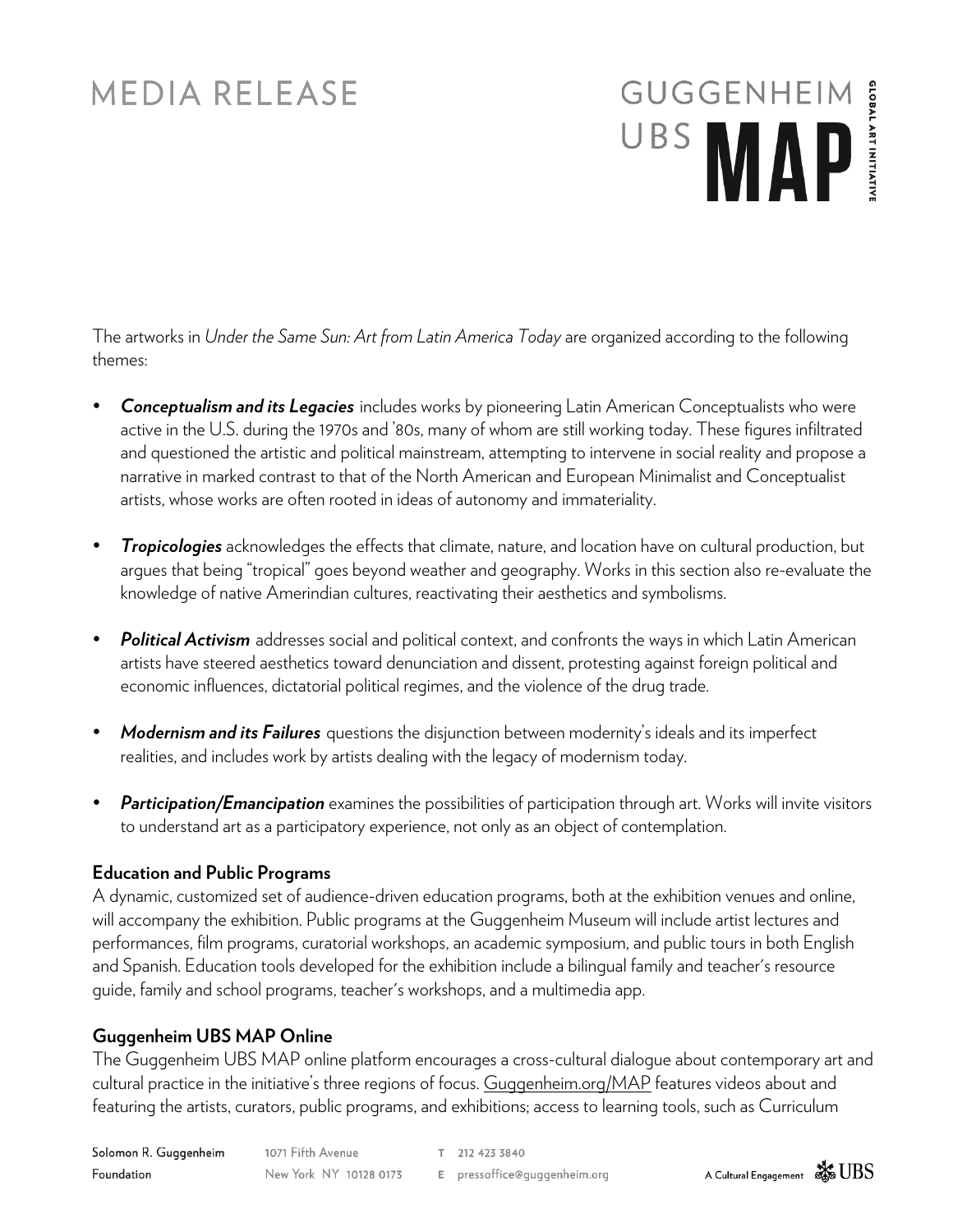Guides and Family Guides; archival transcripts and audio from symposia and workshops, in-depth artist profiles, and three blog series which examine cultural production, research, and dialogue in the regions. *Perspectives* includes written texts, audio, and video from curators, art historians, artists, and regional experts who share their viewpoints about artistic production and everyday life in their respective countries; *Dispatches* highlights research visits by Pablo León de la Barra across the region; and *On the Map* features upcoming programming, insights, and highlights from the Initiative, as well as links to events relevant to the MAP regions.

#### **About Guggenheim UBS MAP Global Art Initiative**

Launched in April 2012, the Guggenheim UBS MAP Global Art Initiative is a multi-year collaboration that charts contemporary art practice in three geographic regions—South and Southeast Asia, Latin America, and the Middle East and North Africa—and encompasses curatorial residencies, international touring exhibitions, audience-driven education programming, and acquisitions for the Guggenheim's permanent collection. All works have been newly acquired for the Guggenheim's collection under the auspices of the Guggenheim UBS MAP Purchase Fund. The initiative builds upon and reflects the Solomon R. Guggenheim Foundation's distinguished history of internationalism and significantly increases the Guggenheim's holdings of art from these dynamic communities.

#### **About the Solomon R. Guggenheim Foundation**

Founded in 1937, the Solomon R. Guggenheim Foundation is dedicated to promoting the understanding and appreciation of art, primarily of the modern and contemporary periods, through exhibitions, education programs, research initiatives, and publications. The Guggenheim network that began in the 1970s when the Solomon R. Guggenheim Museum, New York, was joined by the Peggy Guggenheim Collection, Venice, has since expanded to include the Guggenheim Museum Bilbao (opened 1997), and the Guggenheim Abu Dhabi (currently in development). Looking to the future, the Guggenheim Foundation continues to forge international collaborations that take contemporary art, architecture, and design beyond the walls of the museum, including with the Guggenheim UBS MAP Global Art Initiative, and with The Robert H. N. Ho Family Foundation. More information about the Foundation can be found at guggenheim.org.

#### **About UBS**

UBS draws on its 150-year heritage to serve private, institutional, and corporate clients worldwide, as well as retail clients in Switzerland. Its business strategy is centered on its global wealth management businesses and its universal bank in Switzerland. Together with a client-focused Investment Bank and a Global Asset Management business, UBS will expand its wealth management franchise and drive further growth across the Group. UBS is present in all major financial centers worldwide. It has offices in more than 50 countries, with

1071 Fifth Avenue Solomon R. Guggenheim T 212 423 3840 Foundation New York NY 10128 0173 E pressoffice@guggenheim.org

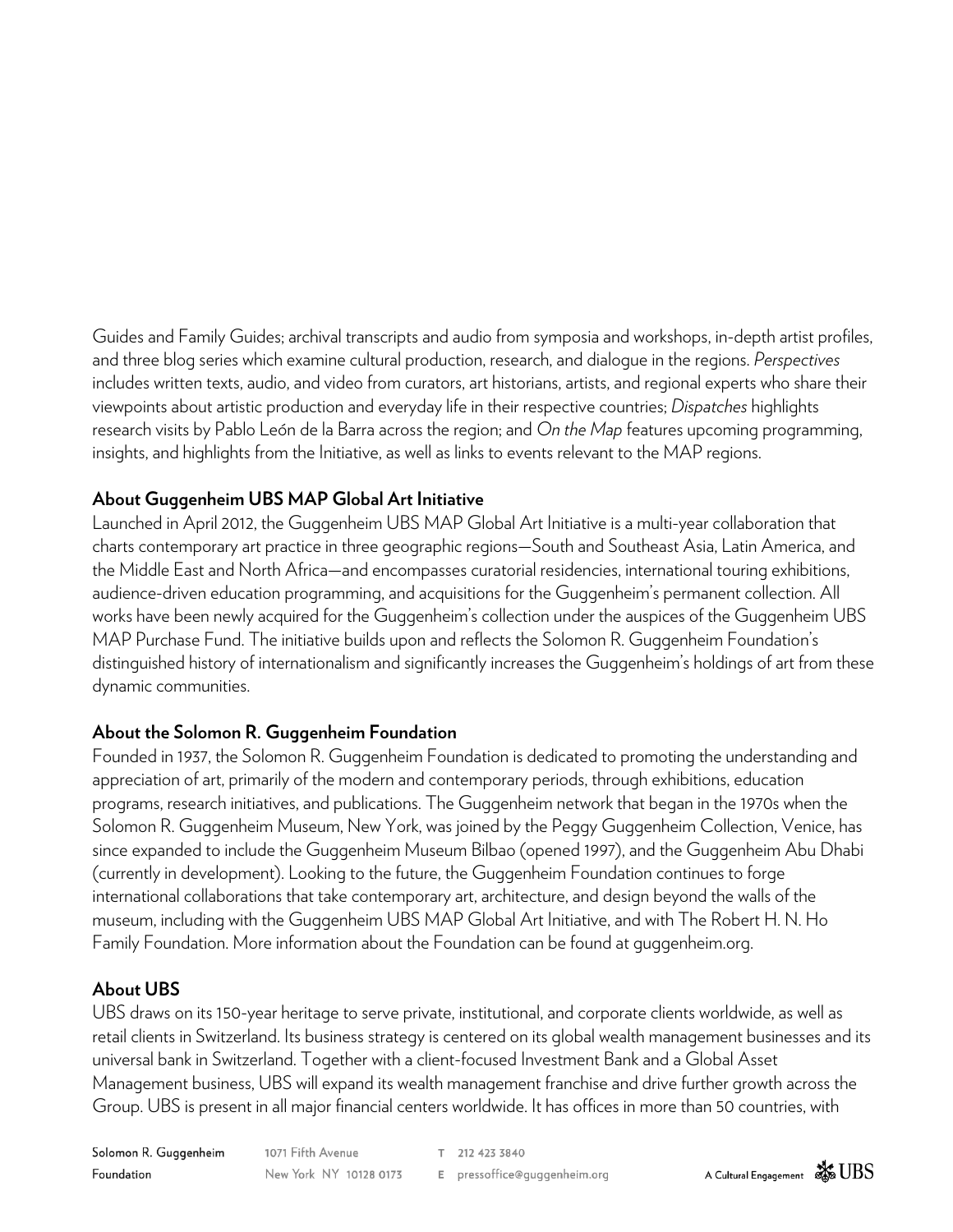about 35% of its employees working in the Americas, 36% in Switzerland, 17% in the rest of Europe, the Middle East and Africa and 12% in Asia Pacific. UBS employs about 60,000 people around the world. Its shares are listed on the SIX Swiss Exchange and the New York Stock Exchange.

#### **Visitor Information**

Admission: Adults \$22, students/seniors (65+) \$18, members and children under 12 free. The Guggenheim's new, free app, available with admission or by download to personal devices, offers an enhanced visitor experience. The app features content on special exhibitions, some also available in Spanish, including *Under the Same Sun: Art from Latin America Today* as well as access to more than 1,400 works in the Guggenheim's permanent collection and information about the museum's landmark building. A verbal imaging guide for the collection is available for visitors who are blind or have low vision. The Guggenheim app is sponsored by Bloomberg.

Museum Hours: Sun–Wed, 10 am–5:45 pm; Fri, 10 am–5:45 pm; Sat, 10 am–7:45 pm; closed Thurs. On Saturdays, beginning at 5:45 pm, the museum hosts Pay What You Wish. For general information, call 212 423 3500 or visit the museum online at: guggenheim.org and guggenheim.org/connect.

**For a complete press kit, go to** guggenheim.org/presskits **For the press release, go to** guggenheim.org/pressreleases

**For publicity images visit** guggenheim.org/pressimages **User ID: photoservice Password: presspass**

| <b>Initiative Website:</b><br>Blogs | quqqenheim.org/MAP<br>blogs.guggenheim.org/map          |
|-------------------------------------|---------------------------------------------------------|
| Social Media                        | twitter.com/guggenheim<br>facebook.com/quqqenheimmuseum |
|                                     | youtube.com/guggenheim                                  |

**Translations of the media release in Portuguese and Spanish are available at guggenheim.org/pressreleases.**